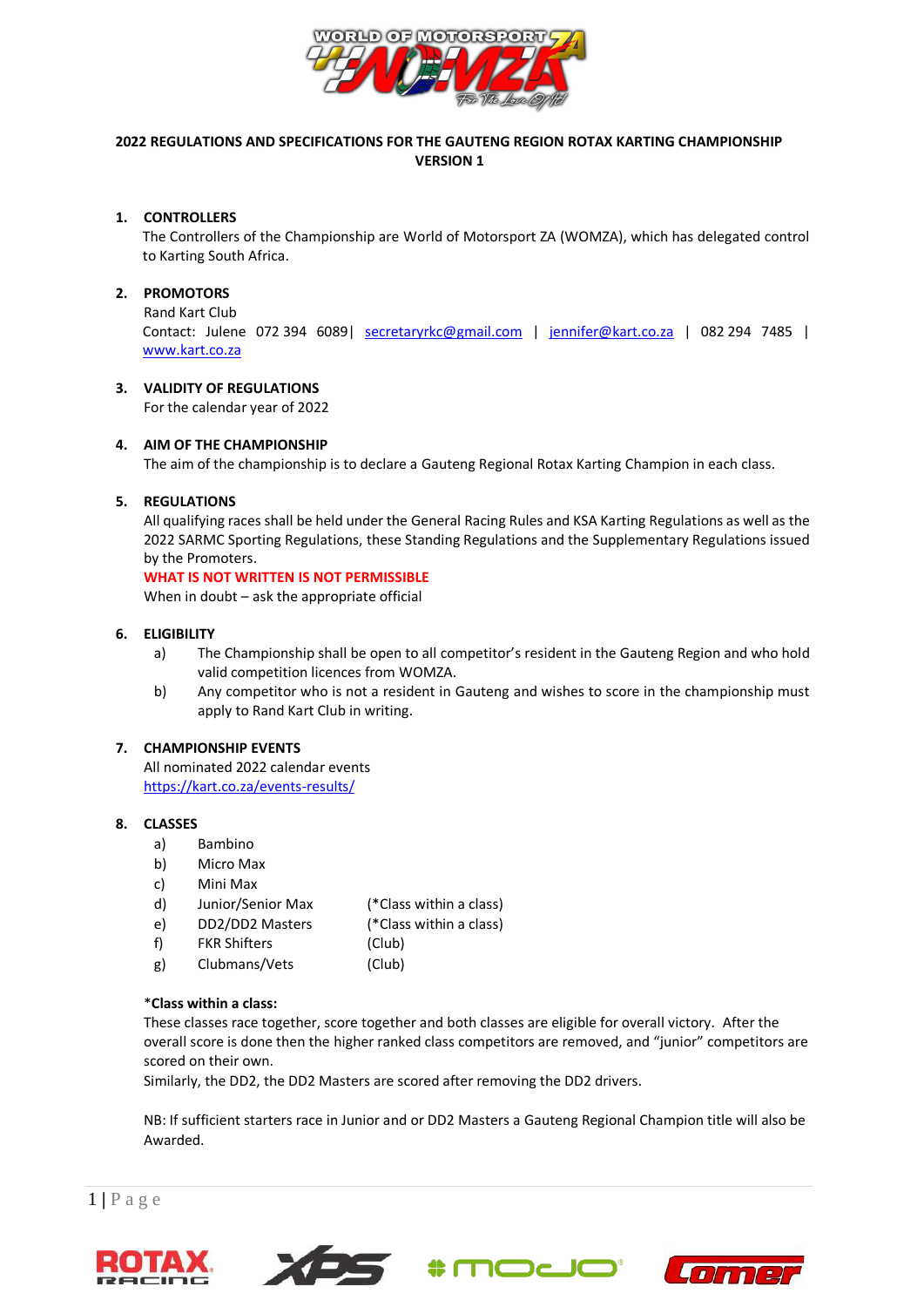

# **IN THE INTEREST OF SPECTATORSHIP AND COMPETITOR CHALLENGE, CLASSES MAY BE COMBINED AS THE ORGANISERS DEEM FIT SUBJECT TO SAFETY AND APPROVED BY THE DIRECTORS (STEWARDS) OF THE MEETING.**

#### **NB! Bambino may never practice or race with any other class.**

# **9. POINT SCORING**

- a) Points per race will be as follows: 1st 35 points, 2nd 32, 3rd 30, 4th 29 and so on.
- b) Non-finishers will be awarded five points less than the last finisher. It is clarified that to be eligible for such points, a competitor must have started the race. Any driver who has received the starting signal or has triggered the timing device at the start of the race is considered as having started.
- c) All technical infringements will result in exclusion from the Race, zero points will apply, and the competitor will start at the back of the grid for the following Race. Code of Conduct LPS points will apply as per article 9 in the Karting South Africa Standard Karting Regulations (SKR's) 2022.
- d) A tie will be resolved in favour of the competitor having the greatest number of race wins, then seconds then thirds etc. in the current regional championship, If the tie is not resolved then the competitor with the highest score for the last race in the Championship series shall be declared the winner.

# **10. MINIMUM STARTERS**

- a) Where a race includes drivers, who are ineligible for the Championship, eligible drivers will score points as though the ineligible drivers had not participated at all.
- b) In order for all classes to qualify for the declaration of a championship, there must be a minimum of 6 starters. This minimum requirement must be obtained for at least 6 race meetings in the 2022 season.
- c) The above-mentioned minimum totals are applicable to all classes listed in point 8. above.

# **11. CHAMPIONSHIP FORMAT**

- a) The championship will consist of **Eight** (8) rounds with 3 races on the day.
- b) The Bambino Championship will start at the second regional round and will consist of seven (7) rounds with 3 races on a day.

## **12. NUMBER OF EVENTS TO COUNT**

- a) **The best 18 races will be scored.**
- b) An exclusion scores ZERO

## **13. AGES AND WEIGHTS**

- a) Refer to 2022 SARMC Sporting Regulations for all regional classes
- b) FKR Shifters: details will be published in the RKC Club Regulations
- c) Clubmans and Vets: details will be published in the RKC Club Regulations

# **14. QUALIFYING**

Qualifying will be a 10-minute session, but the program of the day may amend this. The time of each driver's best lap in the qualifying session will determine the starting order for Race 1, fastest to slowest. The second-best lap time will be used to resolve any possible ties, and thereafter the third best and so on. The fastest lap time for each competitor in Race 1 will be used to determine the starting order for Race 2, fastest to slowest.

The fastest lap time for each competitor in Race 2 will be used to determine the starting order for Race 3, fastest to slowest.

- a) Competitors are required to complete 3 practice laps prior to racing.
- b) The places for non-starters will be left empty, with the other competitors retaining their allocated positions.